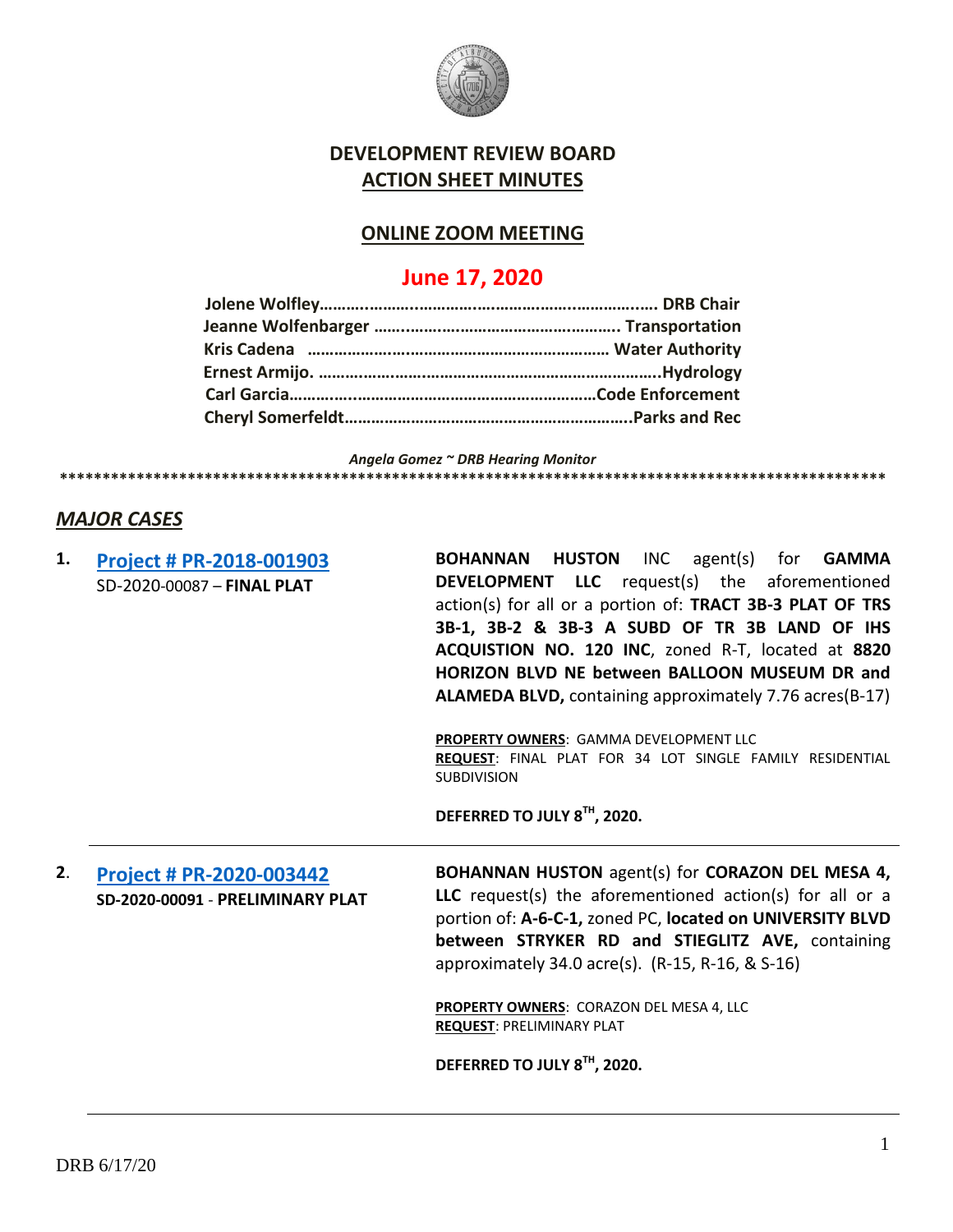**3. [Project #PR-2019-002519](http://data.cabq.gov/government/planning/DRB/PR-2019-002519/DRB%20Submittals/PR-2019-002519_May_20_2020_Supp/Application/Supplemental%20PR-2019-002519.pdf)** SD-2019-00122 **– PRELIMINARY/FINAL PLAT JAG PLANNING AND ZONING, LLC** agent(s) for **PORFIE O. MALDONADO** request(s) the aforementioned action(s) for all or a portion of **LOTS 1-A AND 2-A, BLOCK A, ANDERSON & THAXTON'S REPLAT OF A PORTION OF TORREON ADDITION**, zoned NR-C, **located at 801 & 813 GIBSON BLVD SE, east of WALTER BLVD SE and west of I-40**, containing approximately 0.7346 acre(s). (L-14)*[Deferred from 7/10/19, 7/31/19, 8/14/19, 10/23/19, 5/6/20, 5/20/20]*

> **PROPERTY OWNERS**: MALDONADO PORFIE O & LESLIE A **REQUEST**: **LOT LINE ADJUSTMENT**

**DEFERRED TO JULY 15TH, 2020.**

## *SKETCH PLAT*

| 4. | <b>Project # PR-2020-003945</b><br>PS-2020-00053 - SKETCH PLAT | CSI - CARTESIAN SURVEYS, INC. agent(s) for SHERI CRIDER<br>AND BARBARA BELL request(s) the aforementioned<br>action(s) for all or a portion of: LOTS 35 THRU 38, J.M<br>MOORE REALTY CO. ADDITION #1 zoned R1-A, located on<br>8 <sup>TH</sup> ST between MOUNTAIN RD NW and SUMMER AVE<br>NW, containing approximately 0.2466 acre(s). (J-14)          |
|----|----------------------------------------------------------------|---------------------------------------------------------------------------------------------------------------------------------------------------------------------------------------------------------------------------------------------------------------------------------------------------------------------------------------------------------|
|    |                                                                | PROPERTY OWNERS: PATRICIA PETALSKI<br>REQUEST: ELIMINATE INTERIOR LOT LINES BETWEEN 4 EXITING LOTS<br>AND CREATE TWO NEW LOTS                                                                                                                                                                                                                           |
|    |                                                                | THE SKETCH PLAT WAS REVIEWED AND COMMENTS WERE<br><b>PROVIDED</b>                                                                                                                                                                                                                                                                                       |
| 5. | Project # PR-2020-003946<br>PS-2020-00054 - SKETCH PLAT        | CSI - CARTESIAN SURVEYS, INC. agent(s) for DOMINIC &<br><b>JESSICA RODRIGUEZ</b> request(s) the aforementioned<br>action(s) for all or a portion of: LOTS 53 & 54, PARADISE<br>HEIGHTS UNIT 1, zoned R-1D, located at 4917 TALLY HO<br><b>BANDELIER</b><br><b>DOVER,</b><br>and<br>containing<br><b>between</b><br>approximately 0.4927 acre(s). (A-12) |
|    |                                                                | <b>PROPERTY OWNERS: DOMINIC RODRIGUEZ</b><br>REQUEST: SUBDIVIDE TWO EXISTING LOTS INTO TWO NEW LOTS AND                                                                                                                                                                                                                                                 |
|    |                                                                | <b>GRANT EASEMENTS</b>                                                                                                                                                                                                                                                                                                                                  |